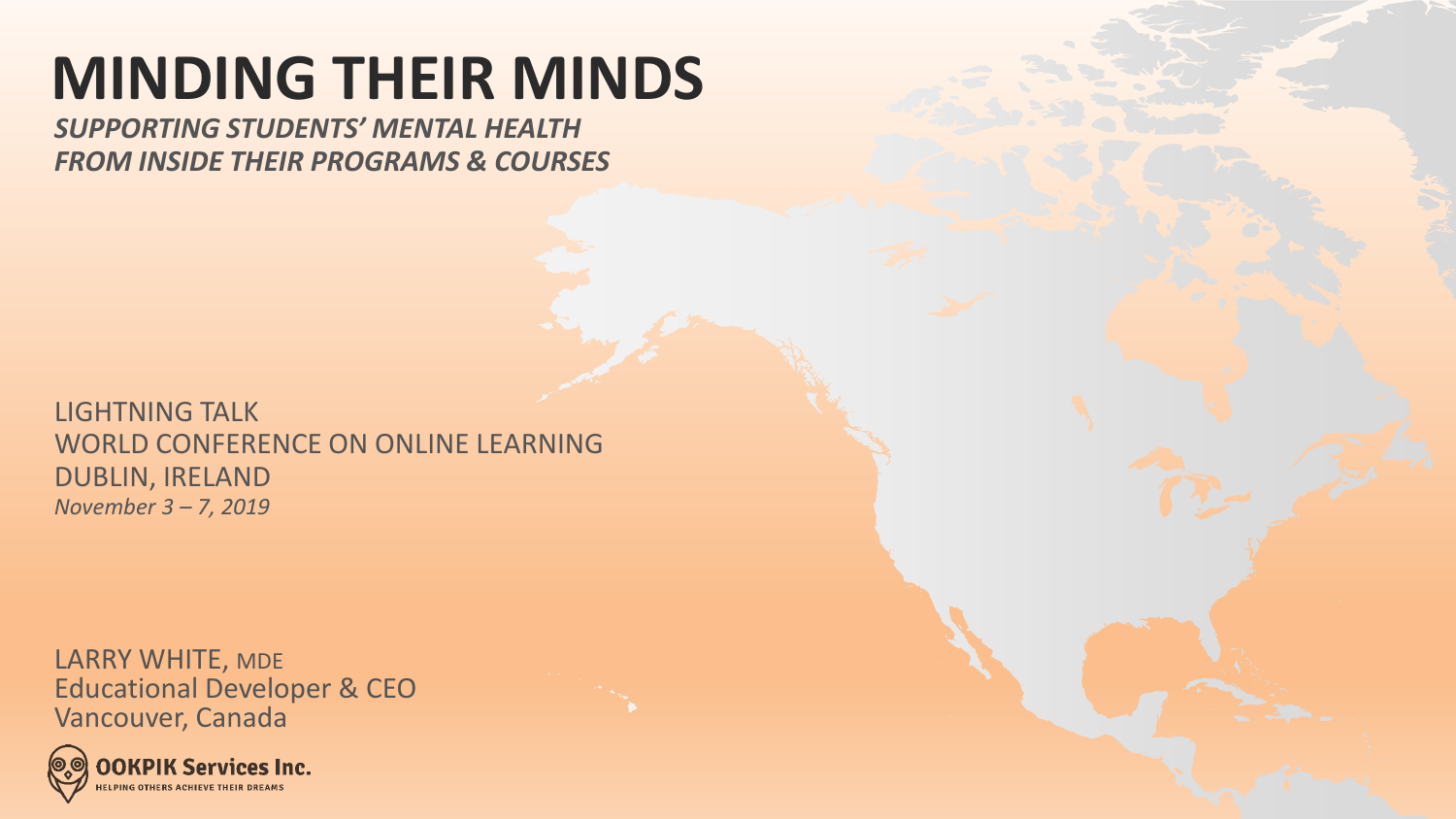

#### THE PROBLEM

First responders face trauma every day. Over time, this can severely impact their mental well-being.



Image Credit: ["Fire 048B"](https://www.flickr.com/photos/60546255@N03/5520964921) by [TJKakuris](https://www.flickr.com/photos/60546255@N03) is licensed under [CC BY-NC-ND 2.0](https://creativecommons.org/licenses/by-nc-nd/2.0/?ref=ccsearch&atype=rich)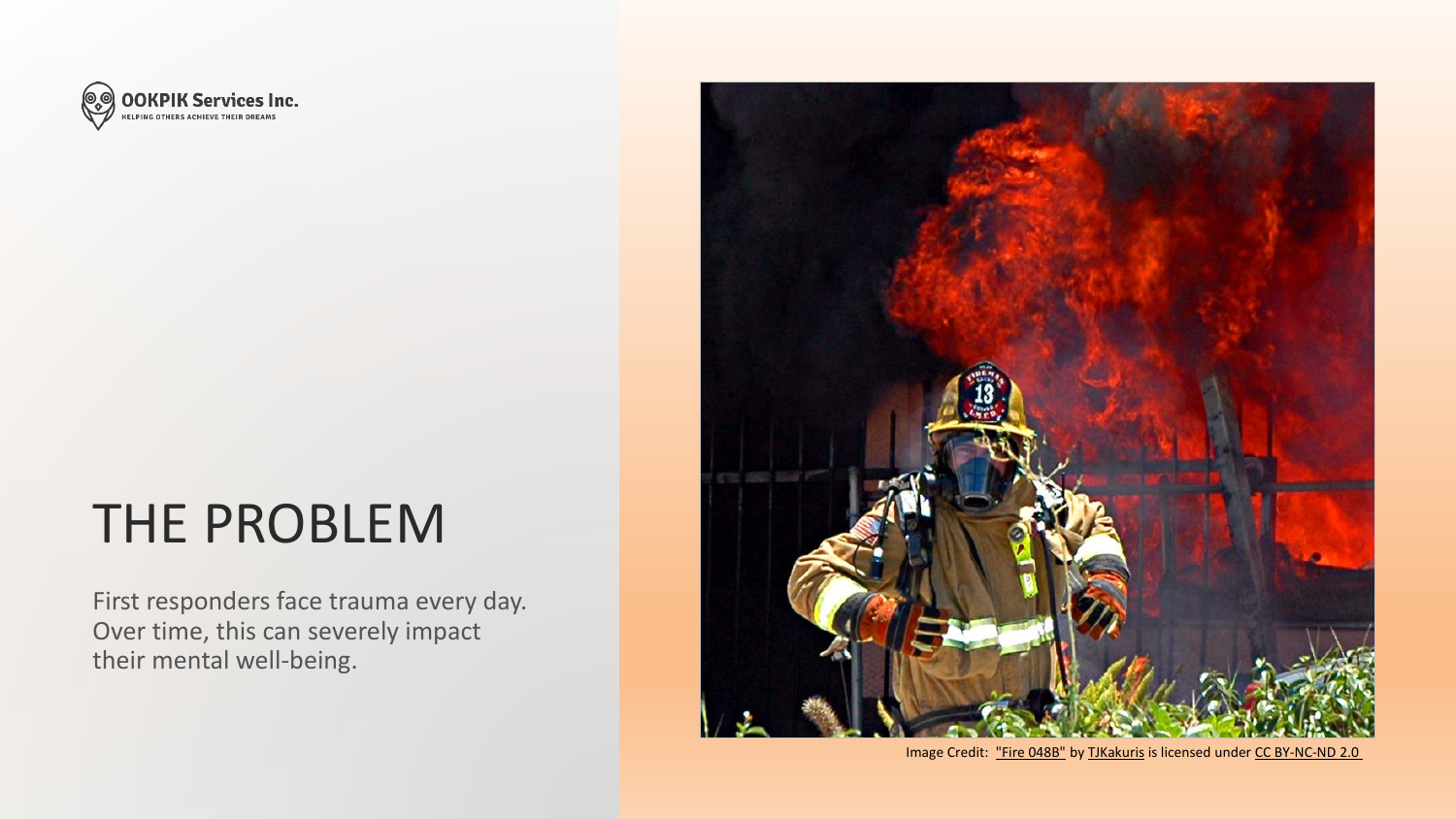

#### THE CHALLENGE

Simon Fraser University in collaboration with the Tema Conter Memorial Trust (now The Tema Foundation) developed a unique -in -the -world program.



Image Credit: Larry White, 2019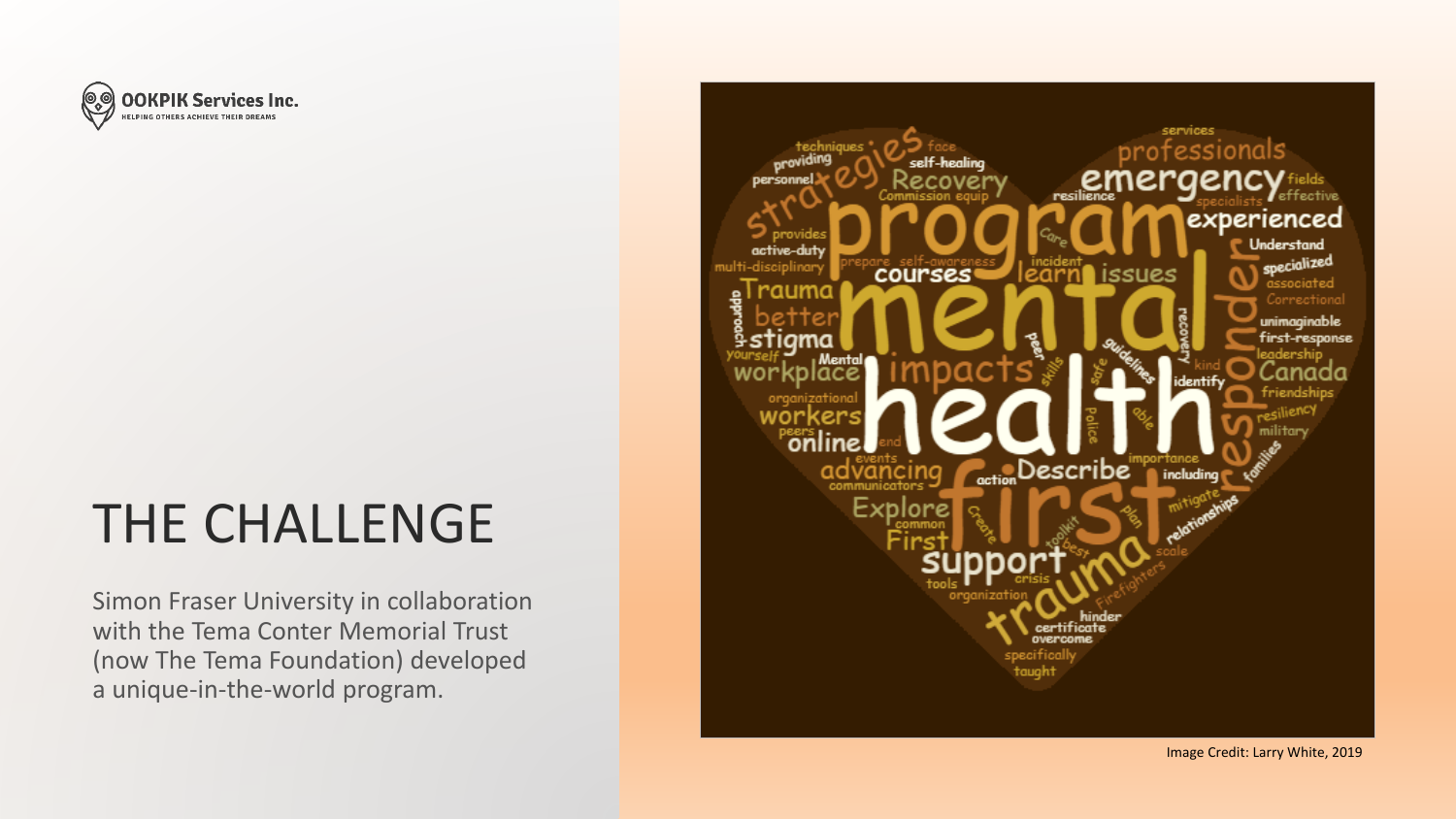

### THE SOLUTION

Implementing a two-tiered mental health support structure within the program is believed to be the first such application of this service globally.

# Your mental health should be a priority

ELIFEHAPPY.COM

Image Credit: ["Your mental health should be"](https://www.flickr.com/photos/78592755@N06/36050713993) by [deeplifequotes](https://www.flickr.com/photos/78592755@N06) is licensed under [CC BY-NC-SA 2.0](https://creativecommons.org/licenses/by-nc-sa/2.0/?ref=ccsearch&atype=rich)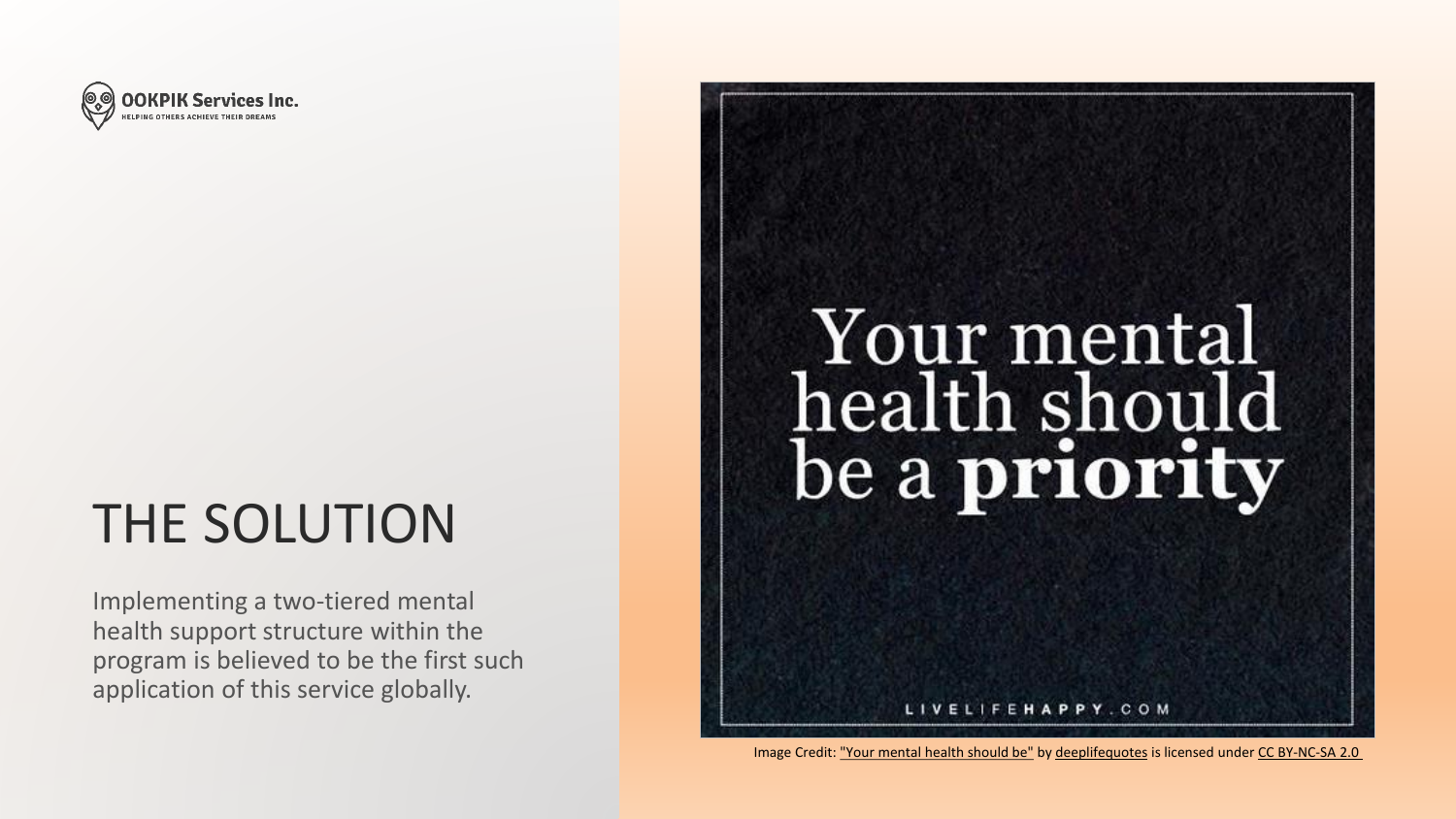

#### THE RESULTS

#### It's OK not to be OK.

When students have the supports they need, they are more likely to be successful in academics and in life.



Image Credit: ["Mental Health Center of Denver](https://www.behance.net/gallery/8190329/Mental-Health-Center-of-Denver-Communities) — Communities" by Peter Jaworowski, Ars Thanea, Peter Nowacki, Karol Kolodzinski, Daniel Komuda, Marcin Kowalski, Krzy… is licensed under [CC BY-NC-ND 4.0](https://creativecommons.org/licenses/by-nc-nd/4.0/?ref=ccsearch&atype=rich)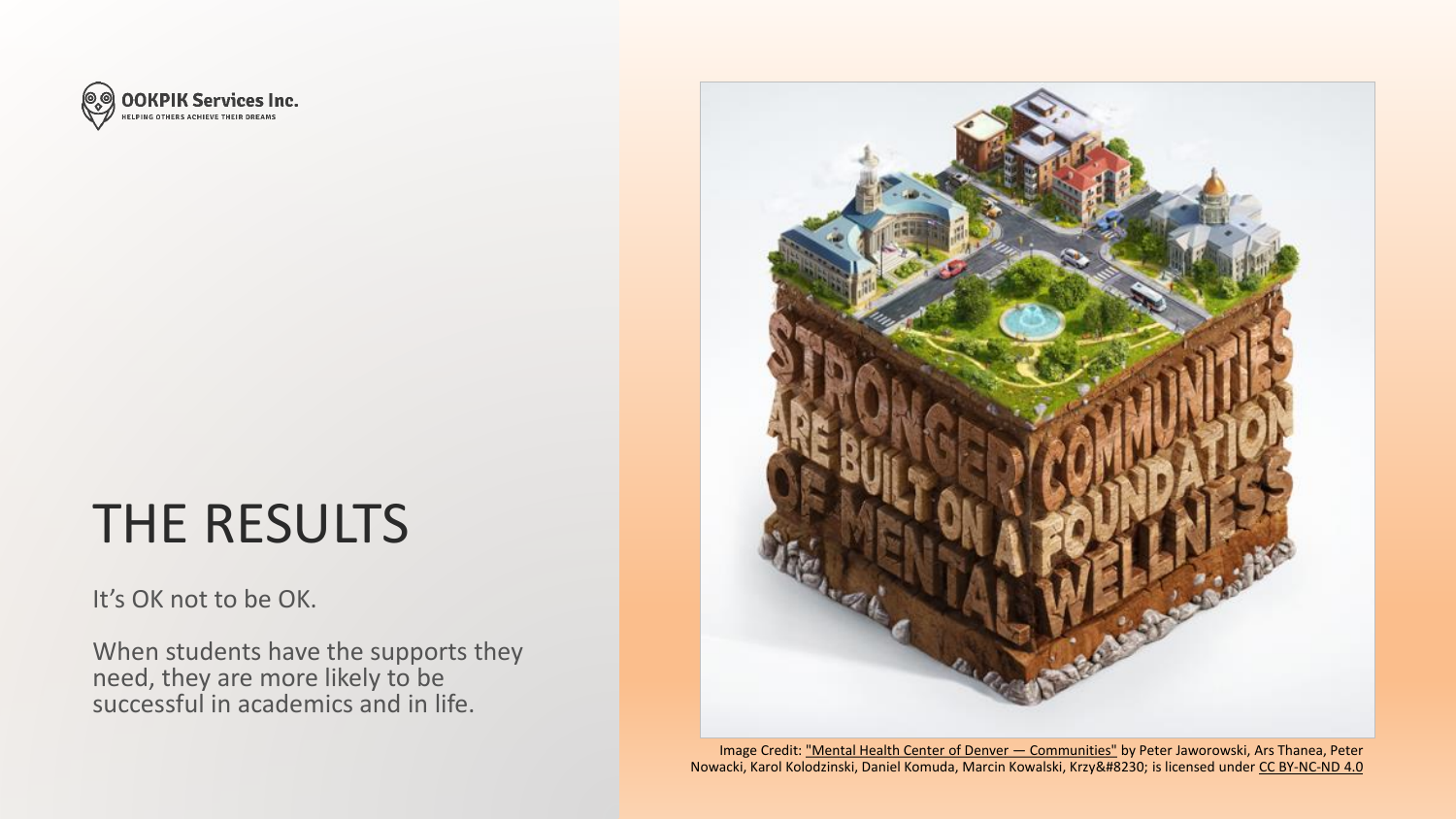

#### WHAT'S NEXT?

EdD program research at the intersection of instructional design and supporting students' mental health.

Ask me about this!

# rn to react? hat could it do then?

Image Cre[dit: "THE ARCHITECTURE OF A DESIGN ACADEMY -](https://www.behance.net/gallery/16456227/THE-ARCHITECTURE-OF-A-DESIGN-ACADEMY-Cumulus-2013) Cumulus 2013" by Suzanne E Martin is licensed under [CC BY-NC 4.0](https://creativecommons.org/licenses/by-nc/4.0/?ref=ccsearch&atype=rich)